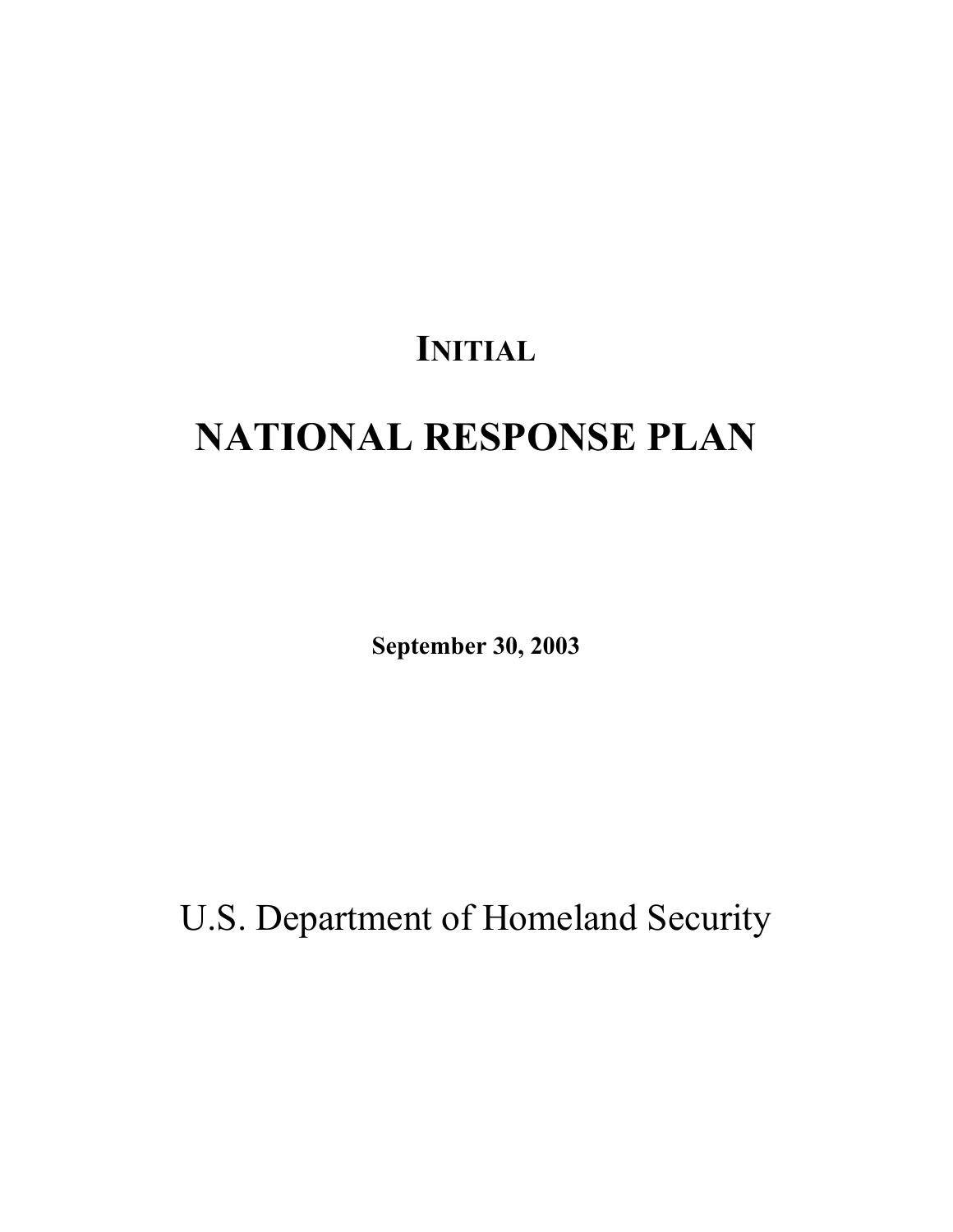## **U.S. Department of Homeland Security**

#### Office of the Secretary

September 30, 2003

**MEMORANDUM FOR:** 

**Cabinet Secretaries Agency Directors** Members of Congress Governors **Mayors** County, Township and Parrish Officials **State Homeland Security Advisors** Homeland Security Advisory Council State, Territorial, Local and Tribal First Responders

FROM:

Tom Ridge Tom gig

**SUBJECT:** 

**Initial National Response Plan** 

In Homeland Security Presidential Directive 5 (HSPD-5), the President tasked me to develop, submit for review to the Homeland Security Council, and administer a National Response Plan (NRP). As a part of that process, the directive requires that I develop and publish an initial version of the NRP, in consultation with other homeland security partners.

Pending the development and publication of the full NRP, this document implements, on an interim basis, the domestic incident management authorities, roles, and responsibilities of the Secretary of Homeland Security as defined by HSPD-5. It also provides interim guidance on Federal coordinating structures and processes for domestic incident management. It is applicable to domestic incident management in the context of terrorist attacks, major disasters, and other emergencies. In the interim period, until the full NRP becomes effective, current Federal incident management and emergency response plans remain in effect, except as specifically modified by this document.

This initial version of the NRP has undergone extensive vetting and coordination within the Federal family. The coordination process has also included extensive outreach to State, Territorial, Local and Tribal officials and the private sector. The collective input and guidance from all of our homeland security partners has been, and will continue to be, vital to the development of an effective and comprehensive National Response Plan.

I ask for your continued cooperation and assistance as we move toward the development of the full NRP and the associated National Incident Management System (NIMS). I look forward to working with you as we continue our collective efforts to better secure the homeland and protect our citizens from both natural disasters and acts of terrorism.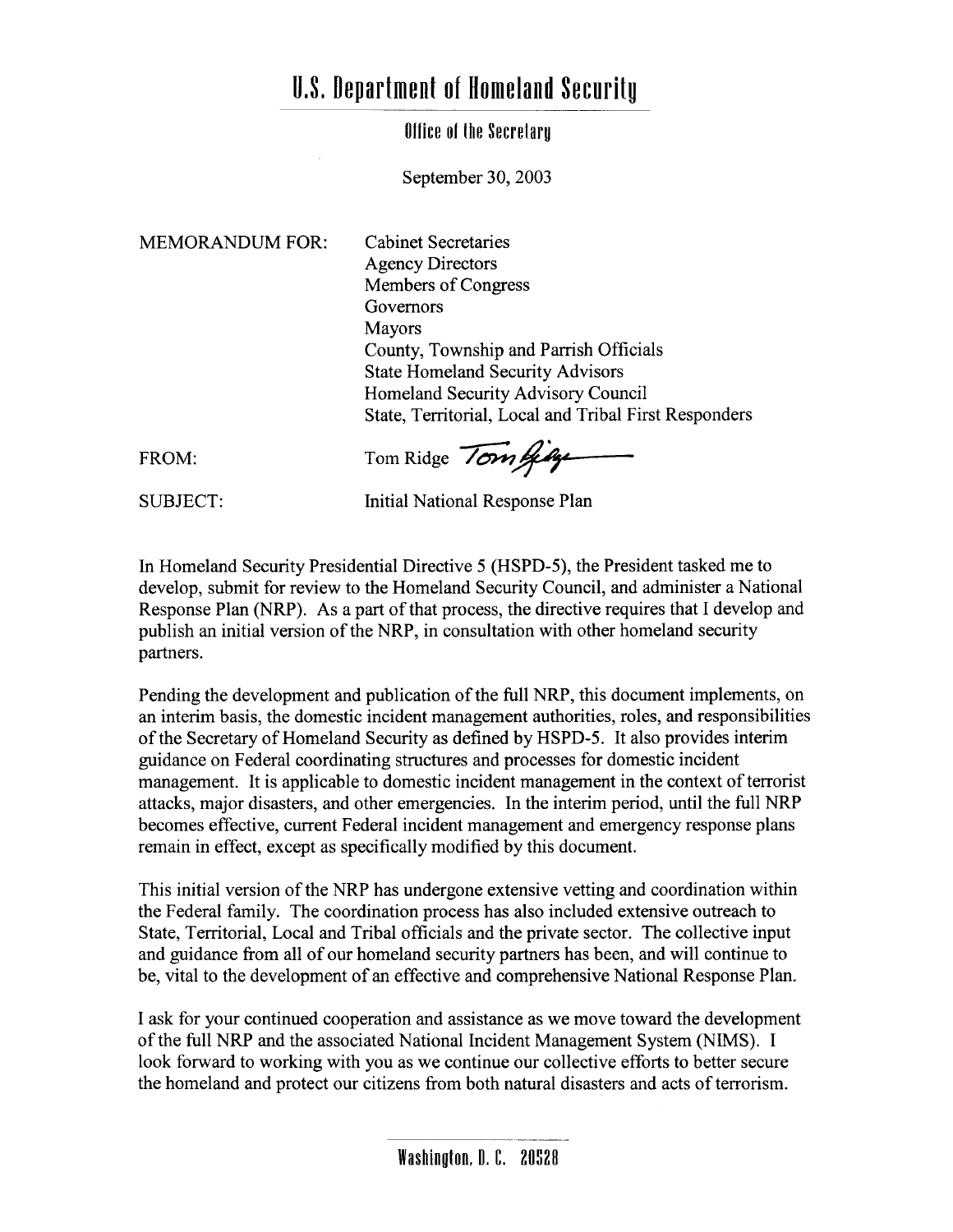### **Table of Contents**

#### **Transmittal Letter**

| $\mathbf{I}$ . |                                                                              |
|----------------|------------------------------------------------------------------------------|
|                |                                                                              |
|                |                                                                              |
| IV.            | Modifications to Existing Federal Domestic Incident Management and Emergency |
| V.             |                                                                              |

| Annex A—Homeland Security Operations Center (HSOC) Interagency Staffing A-1 |
|-----------------------------------------------------------------------------|
| Annex B—Interagency Incident Management Group (IIMG) Staffing B-1           |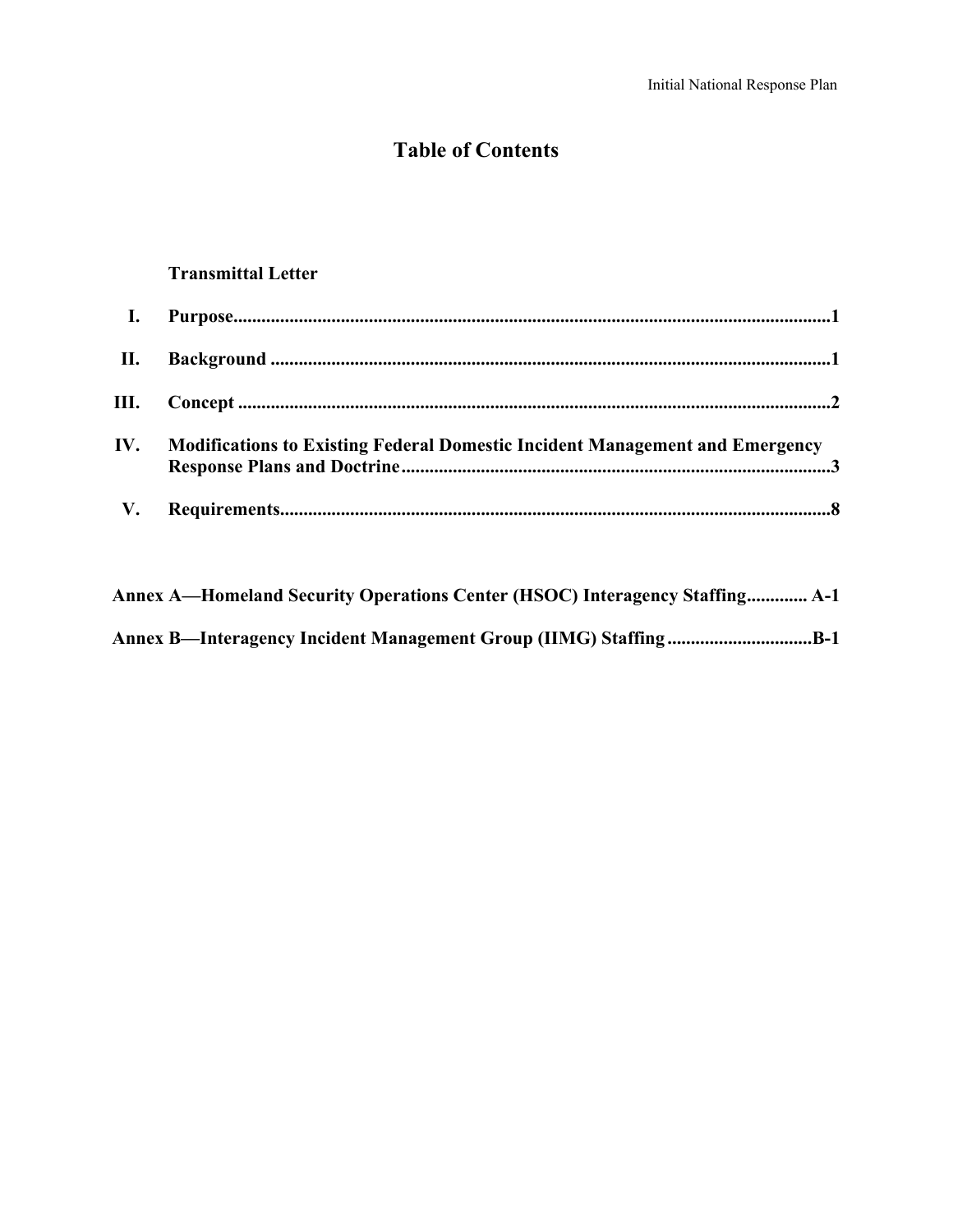### **INITIAL NATIONAL RESPONSE PLAN**

#### **I. Purpose**

- A. This document implements, on an interim basis, the domestic incident management authorities, roles, and responsibilities of the Secretary of Homeland Security as defined in Homeland Security Presidential Directive-5 (HSPD-5), *Management of Domestic Incidents*. This document also provides interim guidance on Federal coordinating structures and processes for domestic incident management pending the development, coordination, validation, and implementation of a full National Response Plan (NRP) and National Incident Management System (NIMS), as required by HSPD-5. It is applicable to domestic incident management in the context of terrorist attacks, major disasters, and other emergencies.
- B. The current family of Federal incident management and emergency response plans remains in effect during this interim period, except as specifically modified in this document.
- C. To the extent that this document conflicts with existing plans or protocols, it supersedes such plans or protocols. Federal departments and agencies are expected to update existing plans or protocols, as appropriate, to bring them into conformance with this document. In addition, Federal departments and agencies are expected to modify existing plans and protocols to bring them into compliance with relevant provisions in the Homeland Security Act of 2002 and HSPD-5.
- D. Nothing in this document alters, or impedes the ability to carry out, the authorities of Federal departments and agencies to perform their responsibilities under the law. All Federal departments and agencies will cooperate with the Secretary of Homeland Security in the implementation of his domestic incident management role. All activities identified in this Initial National Response Plan will be carried out consistent with applicable authorities and Presidential guidance, including HSPD-5.

#### **II. Background**

- A. HSPD-5 tasks the Secretary of Homeland Security to develop, submit for review to the Homeland Security Council, and administer a National Response Plan (NRP). This plan will integrate the current family of Federal domestic prevention, preparedness, response, and recovery plans into a single all-discipline, all-hazards plan. The NRP, using the NIMS, is also intended to provide the structure and mechanisms for national-level policy and operational direction for Federal support to State, local, and tribal incident management officials and for exercising direct Federal incident management authorities and responsibilities, as appropriate. When implemented, the NRP will supersede existing interagency incident management and emergency response plans, although some plans may continue to function as referenced in the NRP.
- B. HSPD-5 also requires the Secretary of Homeland Security, in consultation with other Federal departments and agencies, (1) to develop and publish an initial version of the NRP and (2) to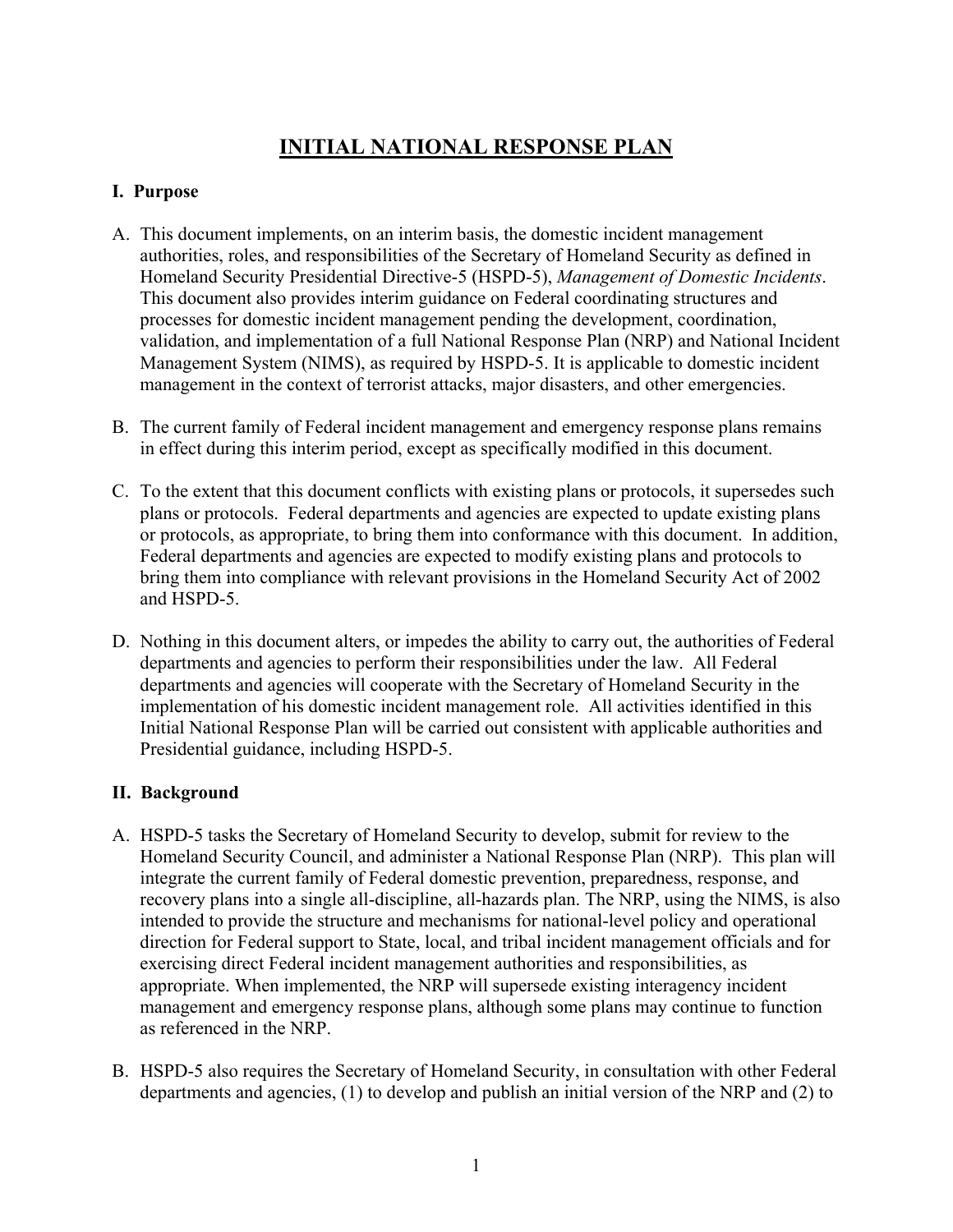provide the Assistant to the President for Homeland Security with a plan for development and implementation of the full NRP. This document meets the first requirement identified above. A plan for development and implementation of the full NRP will be forwarded to the Homeland Security Council for review and approval concurrently with the Initial NRP in a separate companion document.

#### **III. Concept**

A. HSPD-5 serves as the guiding policy document for domestic incident management. As stated in HSPD-5:

"To prevent, prepare for, respond to, and recover from terrorist attacks, major disasters, and other emergencies, the U.S. Government shall establish a single, comprehensive approach to domestic incident management. In these efforts, with regard to domestic incidents, the U.S. Government treats crisis management and consequence management as a single, integrated function, rather than two separate functions. The Secretary of Homeland Security is the principal Federal official for domestic incident management."

- B. The strategic intent of HSPD-5 is to unify domestic incident management under the Secretary of Homeland Security. However, the current family of operational plans governing Federallevel incident management and emergency response predates the establishment of the Department of Homeland Security and the issuance of HSPD-5. Accordingly, the purpose of this Initial NRP is to harmonize the operational processes, procedures, and protocols detailed in such documents as the *Federal Response Plan*, *U.S. Government Interagency Domestic Terrorism Concept of Operations Plan*, *Federal Radiological Emergency Response Plan*, *Mass Migration Emergency Plan (Distant Shore)*, *and National Oil and Hazardous Substances Pollution Contingency Plan* with the strategic direction provided in HSPD-5 until such plans can be integrated into the full NRP. This Initial NRP implements, on an interim basis, the domestic incident management authorities, roles, and responsibilities of the Secretary of Homeland Security as defined in HSPD-5. It also serves as a "bridging document" between the current family of Federal incident management and emergency response plans and a full NRP to be developed by the Secretary in collaboration with other Federal departments and agencies and State, tribal, local, and nongovernmental partners.
- C. A guiding principle of this Initial NRP is that, aside from the specific modifications detailed below, all processes, procedures, and protocols governing Federal incident management and emergency response contained in current plans and doctrine remain in effect. During the interim operating period of this Initial NRP, existing agency and interagency plans, systems, and capabilities will provide the basic structure for Federal domestic incident management activities. The coordinating structures, processes, and systems in use between Federal, State, local, and tribal incident management officials identified in current plans, including those that enable requests for Federal assistance and incident communications with the public, remain unchanged, except as modified below. Further, nothing in this plan alters, or impedes the ability to carry out, the existing authorities of Federal departments and agencies to perform their specifically identified incident management responsibilities under the law.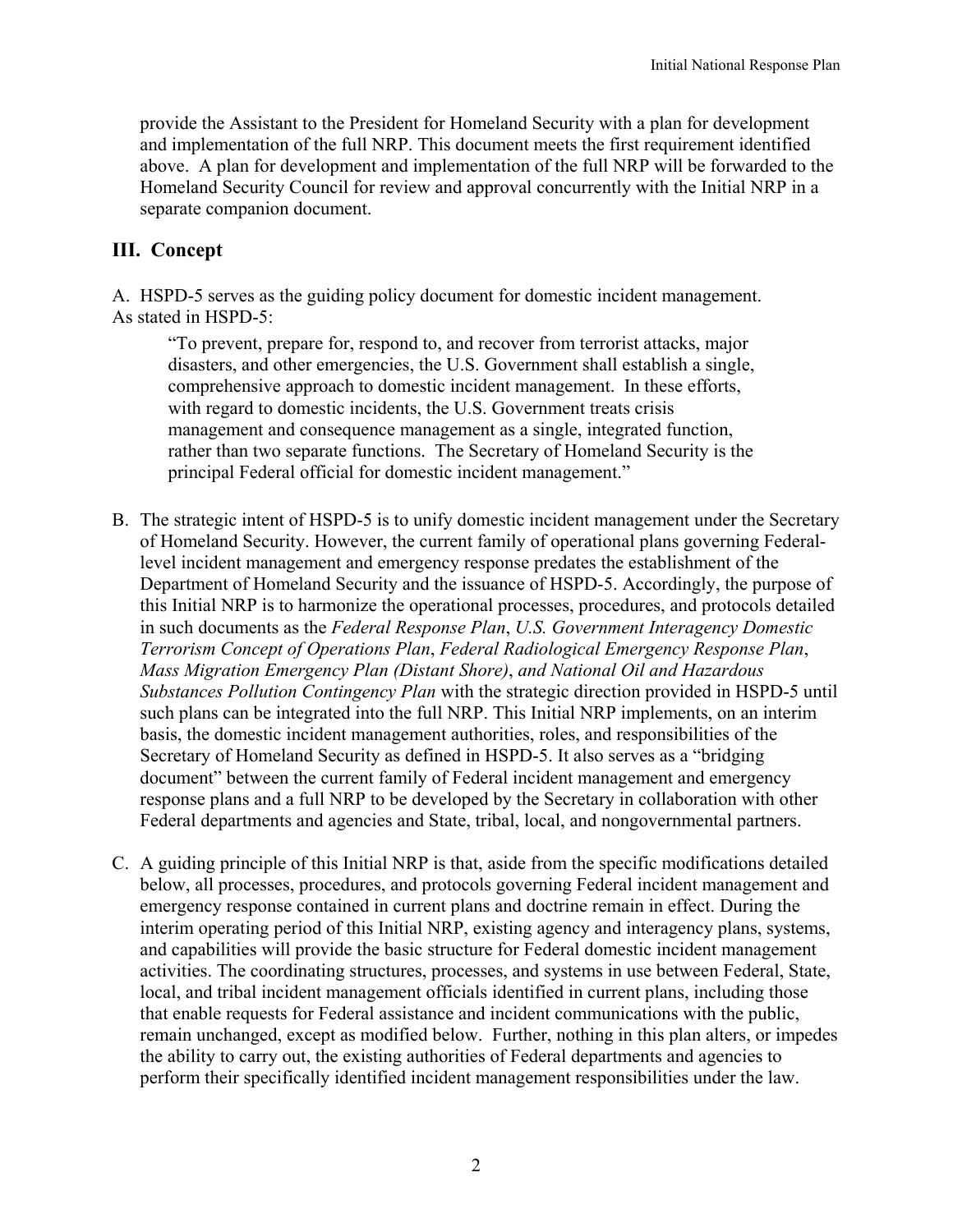#### **IV. Modifications to Existing Federal Domestic Incident Management and Emergency Response Plans and Doctrine**

This section outlines modifications to existing Federal plans and operating procedures for domestic incident management that are effective upon issuance of this Initial NRP.

#### **A. The National Homeland Security Operations Center (HSOC) is the primary national-level hub for operational communications and information pertaining to domestic incident management.**

- 1. Located at the Department of Homeland Security (DHS) headquarters, the HSOC integrates and provides overall steady state threat monitoring and situational awareness for domestic incident management on a 24/7 basis. In this capacity, the HSOC serves as the Secretary's primary point of coordination for the following activities:
	- a. maintaining domestic incident management operational situational awareness, including threat monitoring and initial incident information assessment;
	- b. facilitating homeland security information-sharing and operational coordination with other emergency operations centers at the Federal, State, local, and tribal levels, as well as emergency operations centers managed by nongovernmental entities;
	- c. disseminating or coordinating the dissemination of homeland security threat warnings, advisory bulletins, and other information pertinent to national incident management;
	- d. providing general situational awareness and support to and acting upon requests for information generated by the Interagency Incident Management Group discussed in section IV.B. below; and
	- e. facilitating domestic incident awareness, prevention, deterrence, and response and recovery activities, as well as direction to DHS components. (Note: In the case of a law enforcement response, the Attorney General retains the lead and the Secretary of Homeland Security will facilitate required actions, consistent with their respective authorities.)
- 2. The HSOC will coordinate its activities with the Terrorist Threat Integration Center, the Terrorist Screening Center, and other Federal government mechanisms for terrorismrelated threat analysis and warning.
- 3. To perform these functions, the HSOC will establish and maintain real-time communications links to other Federal emergency operations centers at the national level, as well as appropriate State, regional, and nongovernmental emergency operations centers and incident management officials and relevant elements of the private sector.
- 4. The HSOC comprises representatives from DHS and other Federal departments and agencies as required to support steady state threat-monitoring requirements, as well as domestic incident management activities (see Annex A). The organizational structure of the HSOC is designed to integrate a full spectrum of interagency subject matter expertise and reach-back capability to meet the demands of a wide range of potential incident scenarios. Procedures governing the operational interaction of HSOC representatives, as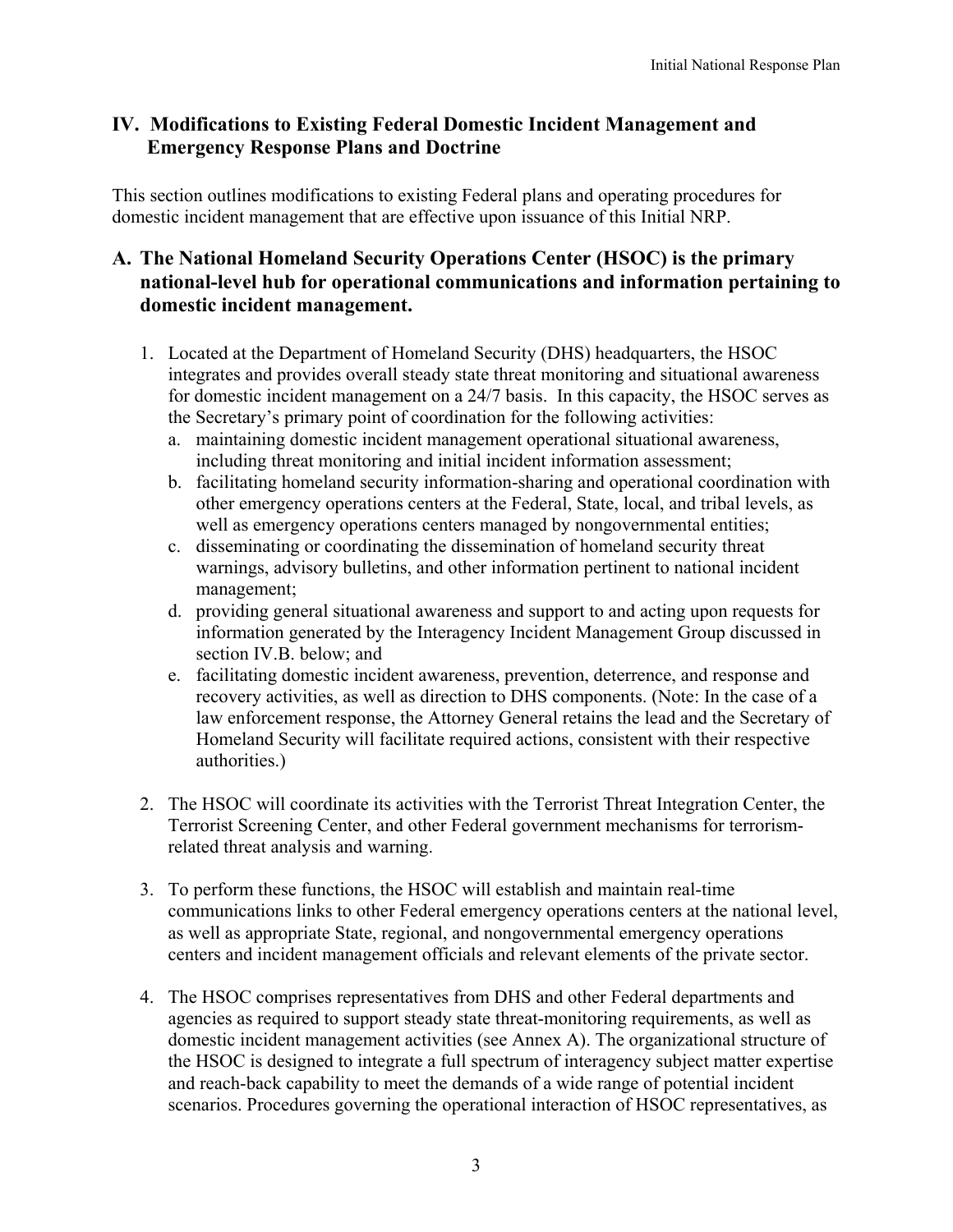well as interaction between the HSOC and other emergency operations centers at the Federal, State, local, and tribal levels will be developed and coordinated collaboratively with other affected entities and published in a separate document. The Secretary will develop, publish, and disseminate revisions to these operational procedures as required.

- 5. DHS component entity operations centers established to support day-to-day operational activities and incident management responsibilities as defined in existing plans will continue to function in accordance with those plans. DHS component operations centers will establish and maintain direct connectivity, or capability for connectivity, with the HSOC on a 24/7 basis and will keep the HSOC apprised of all operational activities conducted in support of incident management requirements.
- 6. Nothing in this plan impacts or impedes the ability of other Federal departments and agencies to establish their own emergency operations centers and maintain a direct flow of information to these operations centers from government or private sector representatives at the local incident site.
- 7. Nothing in this plan impacts or impedes the ability of the Federal Bureau of Investigation to develop and disseminate FBI intelligence bulletins and threat warnings to law enforcement.

#### **B. An Interagency Incident Management Group (IIMG) facilitates national-level domestic incident management and coordination.**

1. HSPD-5 states that:

"The Secretary of Homeland Security is the principal Federal official for domestic incident management. Pursuant to the Homeland Security Act of 2002, the Secretary is responsible for coordinating Federal operations within the United States to prepare for, respond to, and recover from terrorist attacks, major disasters, and other emergencies. The Secretary shall coordinate the Federal Government's resources utilized in response to or recovery from terrorist attacks, major disasters, or other emergencies if and when any one of the following four conditions applies: (1) a Federal department or agency acting under its own authority has requested the assistance of the Secretary; (2) the resources of State and local authorities are overwhelmed and Federal assistance has been requested by the appropriate State and local authorities; (3) more than one Federal department or agency has become substantially involved in responding to the incident; or (4) the Secretary has been directed to assume responsibility for managing the domestic incident by the President."

2. To facilitate national-level domestic incident management and coordination of Federal operations and resources when any of the criteria identified above is met or in anticipation thereof, the Secretary may activate a tailorable, task-organized headquarters-level Interagency Incident Management Group (IIMG) comprising senior representatives from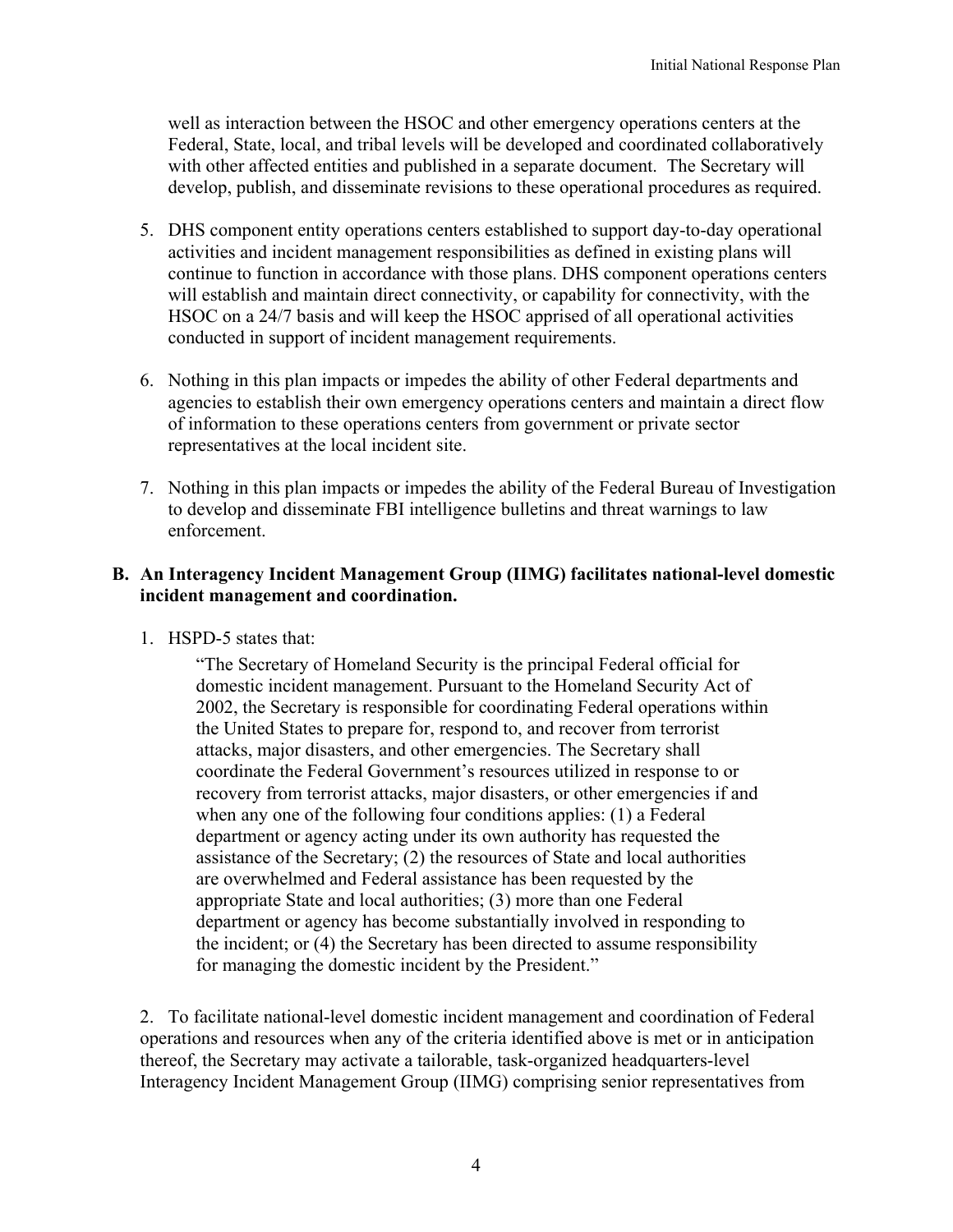DHS components and other Federal departments and agencies and nongovernmental organizations, as required, that is capable of:

- a. serving as the focal point for Federal headquarters-level operational coordination of a domestic incident;
- b. reviewing and validating threat assessments and making recommendations to the Secretary on actions to take in response to credible threats, including changes in the National Homeland Security Advisory System alert level;
- c. synthesizing information and framing issues for the Secretary or other appropriate officials;
- d. recommending priorities to the Secretary for the use or allocation of Federal resources in support of domestic incident management;
- e. providing general oversight of the application of Federal resources in support of domestic incident management in coordination with existing agency and interagency resource management and private sector entities;
- f. providing strategic situational awareness and decision support across the full spectrum of domestic incident management domains, to include awareness, prevention, protection, response, and recovery; and
- g. anticipating evolving Federal resource and operational requirements according to the specifics of the situation at hand.
- 3. Procedures governing the designation, activation, recall, assembly, and operational interaction of IIMG members, as well as procedures governing the interaction of the IIMG with other Federal, State, local, and tribal incident management entities, will be developed in concert with other affected entities and published by the Secretary of Homeland Security in a separate document. The organizational structure of the IIMG will be designed to integrate a full spectrum of immediately available and on-call operational subject matter expertise and reach-back capability to meet the demands of the particular incident at hand.
- 4. All other interagency incident management entities identified in existing Federal incident management and emergency response plans will continue to function as defined in those plans, to include the Federal Emergency Management Agency Emergency Support Team (FEMA EST), but will conduct all domestic incident management-related activities in close coordination with the HSOC and IIMG. The full NRP will revise and define the long-term roles, if any, of such entities.
- 5. The IIMG and the HSOC will be collocated at the DHS headquarters facility.
- 6. The IIMG replaces the Secretary of Homeland Security's Crisis Assessment Team.

#### **C. The Assistant to the President for Homeland Security is responsible for interagency policy coordination regarding domestic incidents.**

1. As stated in HSPD-5, the Assistant to the President for Homeland Security is responsible for interagency policy coordination regarding domestic incident management, as directed by the President. Following an initial assessment by the Secretary of Homeland Security,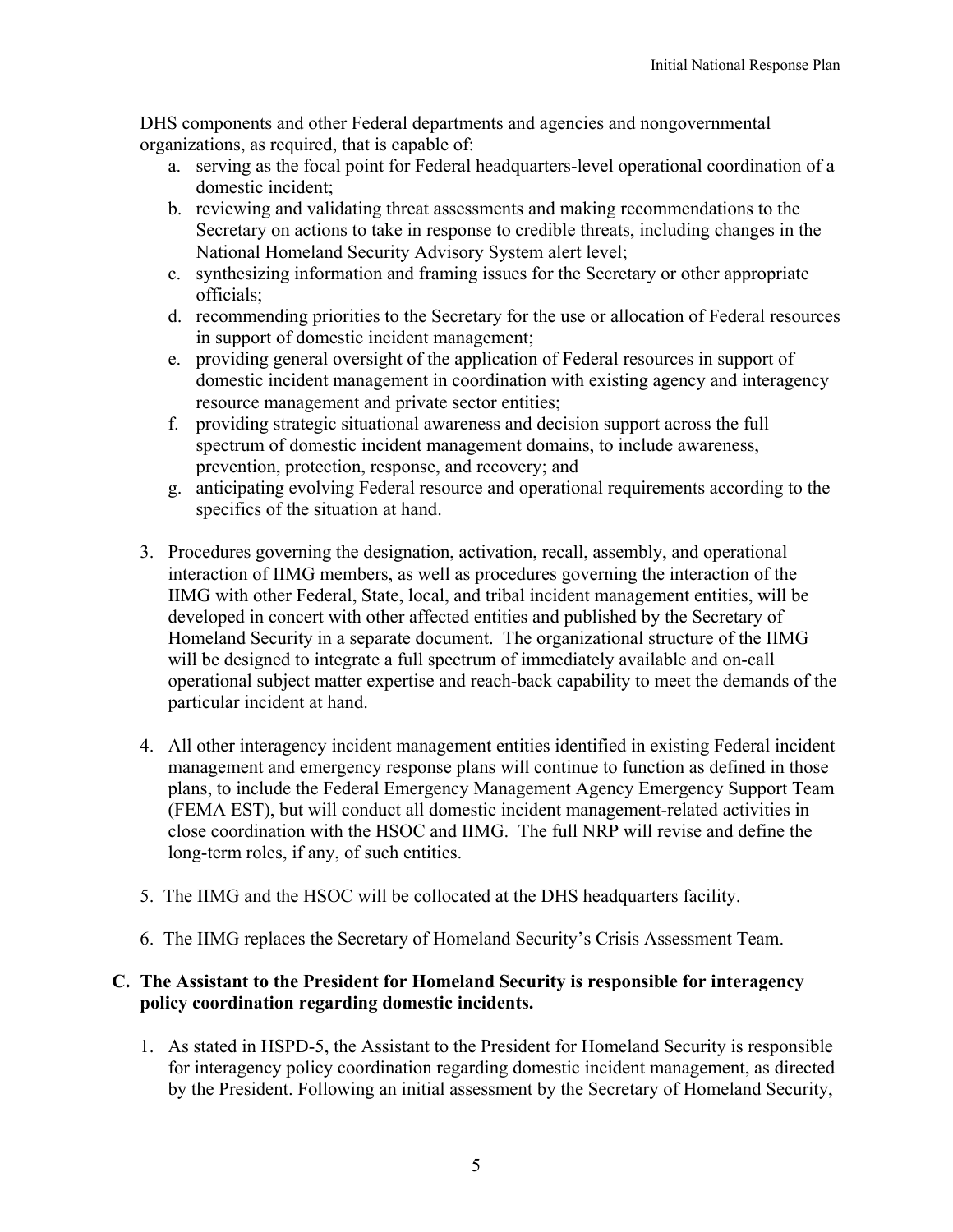interagency policy issues framed by the IIMG, particularly those of a time-sensitive or high-level nature, will be considered for resolution by the Deputies and/or Principals Committees of the Homeland Security Council. The Assistant to the President for Homeland Security will coordinate policy resolution with the Assistant to the President for National Security Affairs regarding domestic incidents with international implications, including those which may have been perpetrated, in part or whole, by international terrorist organizations or other foreign powers.

2. Nothing in this plan is intended to impact or impede the ability of any Federal department or agency head to take an issue of concern directly to the President, the Assistant to the President for Homeland Security, the Assistant to the President for National Security Affairs, or any other member of the President's staff.

#### **D. A Principal Federal Official (PFO) may be appointed to represent the DHS Secretary at the incident.**

- 1. When an incident meeting the criteria set forth in section IV.B.1. occurs, or in anticipation of an incident meeting this criteria, the Secretary may designate a Federal officer to serve as the PFO to act as his representative locally and oversee and coordinate Federal activities relevant to the incident. The roles and responsibilities of the PFO include the following:
	- a. representing the Secretary of Homeland Security as the senior Federal official on scene to enable the Secretary to carry out his role as the principal Federal official for domestic incident management;
	- b. ensuring overall coordination of Federal domestic incident management activities and resource allocation on scene, ensuring the seamless integration of Federal incident management activities in support of State, local, and tribal requirements;
	- c. providing strategic guidance to Federal entities and facilitating interagency conflict resolution as necessary to enable timely Federal assistance to State, local, and tribal authorities;
	- d. serving as a primary, although not exclusive, point for Federal interface with State, local, and tribal government officials, the media, and the private sector for incident management;
	- e. providing real-time incident information, through the support of the Federal incident management structure on scene, as detailed in the *Federal Response Plan* and other Federal incident management and emergency operations plans, to the Secretary of Homeland Security through the HSOC and the IIMG, as required; and
	- f. coordinating the overall Federal public communications strategy at the State, local, and tribal levels and clearing Federal interagency communications to the public regarding the incident.
- 2. Required Federal assets and resources will be requested and deployed consistent with the procedures identified in the *Federal Response Plan*, *U.S. Government Domestic Counterterrorism Concept of Operations Plan*, and other related plans. Using the protocols detailed therein, the PFO, as designated by the Secretary, will oversee the coordination of the deployment and application of Federal assets and resources in support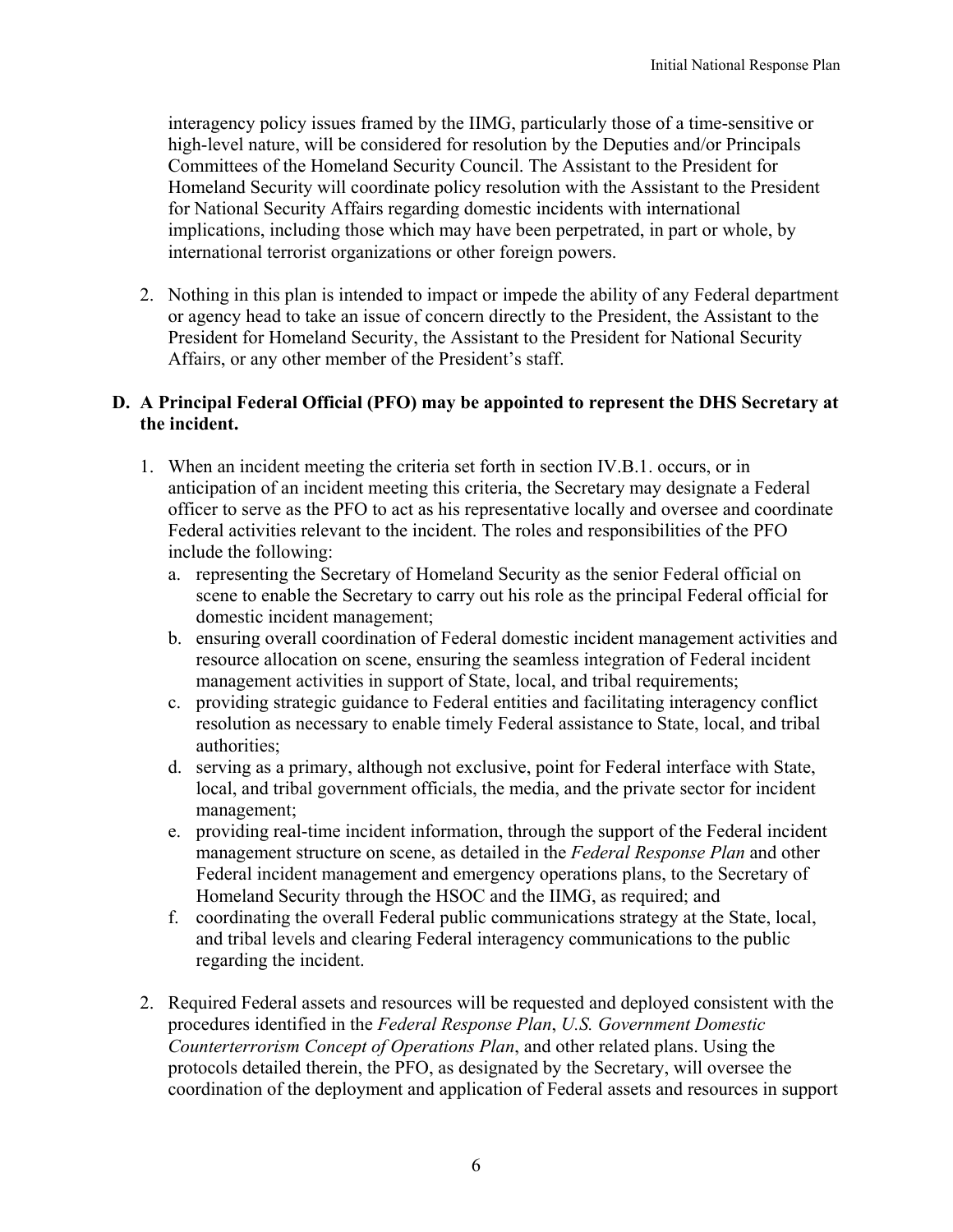of the on-scene incident commander. The PFO will do this in coordination with other Federal officials identified in existing plans, such as the Federal Coordinating Officer (FCO) and the Federal Bureau of Investigation Special Agent in Charge (SAC) on scene. The FCO, the FBI SAC, and other Federal incident management officials designated in existing plans will maintain their authorities and responsibilities as defined in the *Federal Response Plan* and other existing plans, statutes, and Presidential directives. Nothing in this document impacts or impedes the ability or the authorities of the FBI SAC or other designated Federal officials to carry out their duties under the law or to coordinate directly with their department or agency chain of command in the execution of these duties.

- 3. The PFO and supporting staff will be collocated with other Federal entities established to support incident management activities at the local level, including the Federal Joint Operations Center and the Disaster Field Office. Whenever possible, these entities will be collocated in a single facility, called the Joint Field Office (see section IV.E. below).
- 4. The Secretary of Homeland Security will publish a generic organizational structure and support requirements for the PFO cell in a separate document. Other Federal departments and agencies with representation on scene shall provide their full and prompt cooperation, resources, and support, as appropriate and consistent with applicable authorities, to the PFO cell in the fulfillment of the requirements identified by the Secretary.
- 5. The Secretary of Homeland Security will inform the Governor(s) of the affected State(s) and will announce the designation of the PFO via a message from the HSOC to other Federal, State, local and tribal emergency operations centers, as well as through an appropriate media event or press release as soon as practicable after incident notification. In certain scenarios, a PFO may be pre-designated by the Secretary of Homeland Security to facilitate domestic incident planning and coordination.
- 6. If the PFO cannot arrive at the incident site immediately, the Secretary may designate a Federal officer to serve as "initial PFO" in an interim capacity until the PFO is in place. The initial PFO/PFO will have all the responsibilities listed above and may or may not be an employee of the Department of Homeland Security.
- 7. The PFO and a small staff component may deploy with the Domestic Emergency Support Team (DEST) to enhance situational awareness and facilitate their timely arrival on scene. The PFO and supporting staff will conform to deployment timelines and other guidelines established in DEST procedures, including, but not limited to, those outlined in the Memorandum of Understanding between DHS and DOJ/FBI regarding the DEST program. Nothing in this Initial NRP alters the existing DEST concept of operations or affects the mission of the DEST to support law enforcement operations at the scene of a weapons of mass destruction (WMD) threat or event.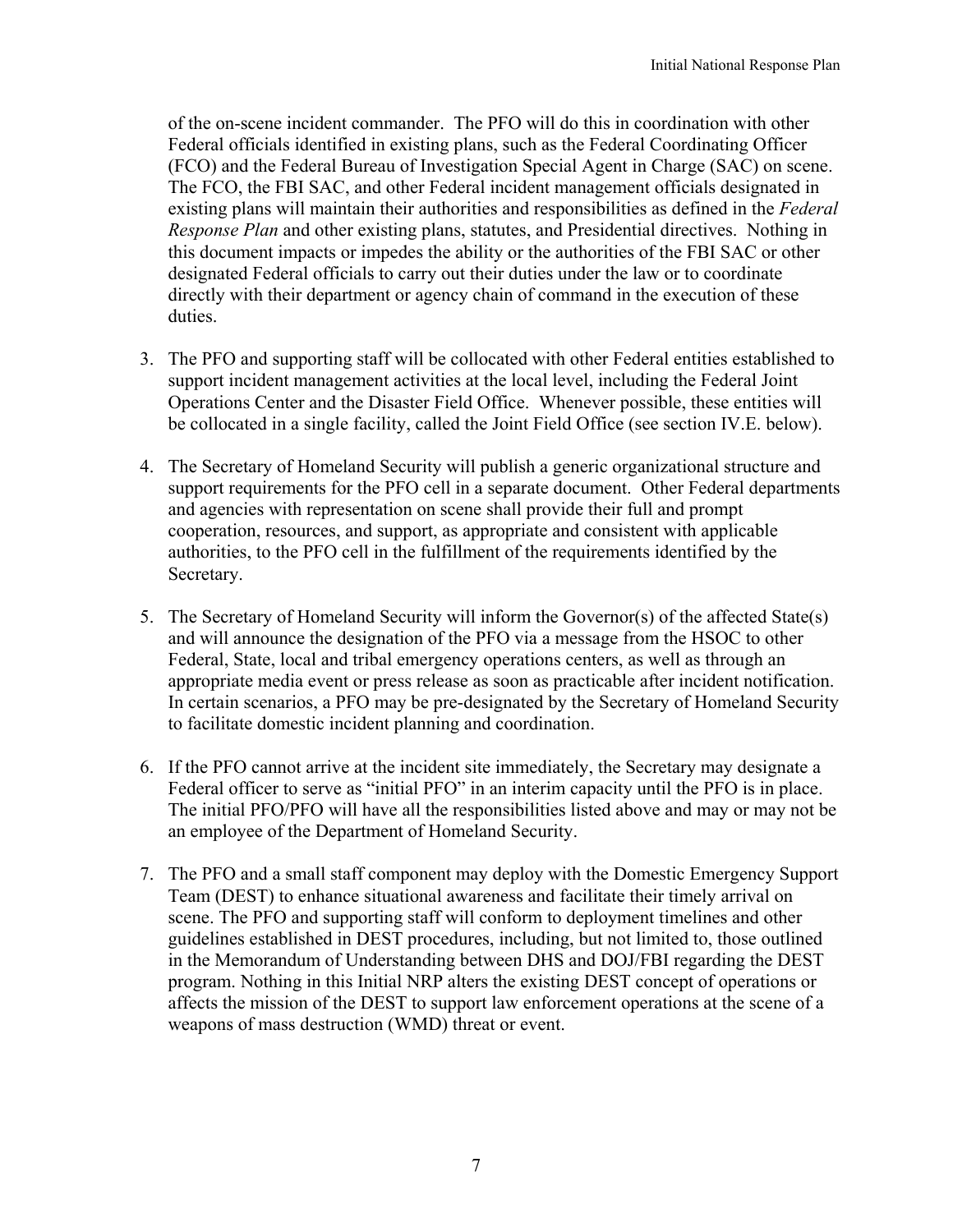#### **E. Federal entities will be integrated into a Joint Field Office (JFO) whenever possible.**

- 1. To improve the efficiency and effectiveness of Federal incident management activities, the operations of various Federal entities established at the local level should be collocated in a JFO. When feasible, the JFO should incorporate existing entities, such as the Joint Operations Center, the Disaster Field Office, and other Federal offices and teams that provide support on scene. When feasible, the JFO will be collocated with a State, county, or local emergency operations center. State, local, and tribal governments will be encouraged to be integral participants in the JFO to facilitate coordinated resource support to the incident commander(s).
- 2. The PFO will ensure that adequate connectivity is maintained between the JFO and the HSOC; tribal, local, county, State, and regional EOCs; nongovernmental EOCs; and relevant elements of the private sector. To the extent feasible, staffing of the JFO will include representatives of State, local, and tribal first responder communities, as well as representatives of senior State, local, and tribal government and emergency management officials.
- 3. Detailed procedures governing the interaction and specific membership composition of the JFO will be included as part of the full NRP. The Secretary of Homeland Security will publish interim operating procedures for the JFO.

#### **V. Requirements**

#### **A. Federal Departments and Agencies:**

- 1. As required by HSPD-5, and consistent with section I.D. of this plan, provide cooperation, resources, and support to the Secretary of Homeland Security in the implementation of this Initial NRP;
- 2. Designate representatives to staff the HSOC (see Annex A) and IIMG (see Annex B) at the request of the Secretary of Homeland Security;
- 3. As required by HSPD-5, make initial revisions to existing incident management and emergency response plans under their purview, including individual agency continuityof-operations plans, to reflect the structural and procedural guidance contained in this Initial NRP within 60 days of its approval by the Homeland Security Council. (All other aspects of current Federal incident management and emergency response plans shall remain operative, pending publication of the full NRP.); and
- 4. Report to the HSOC, according to procedures established by the Secretary of Homeland Security:
	- a. the initiation of a Federal department or agency plan or action to prevent, respond to, or recover from an incident for which a department or agency has responsibility under law or directive under the criteria established in HSPD-5;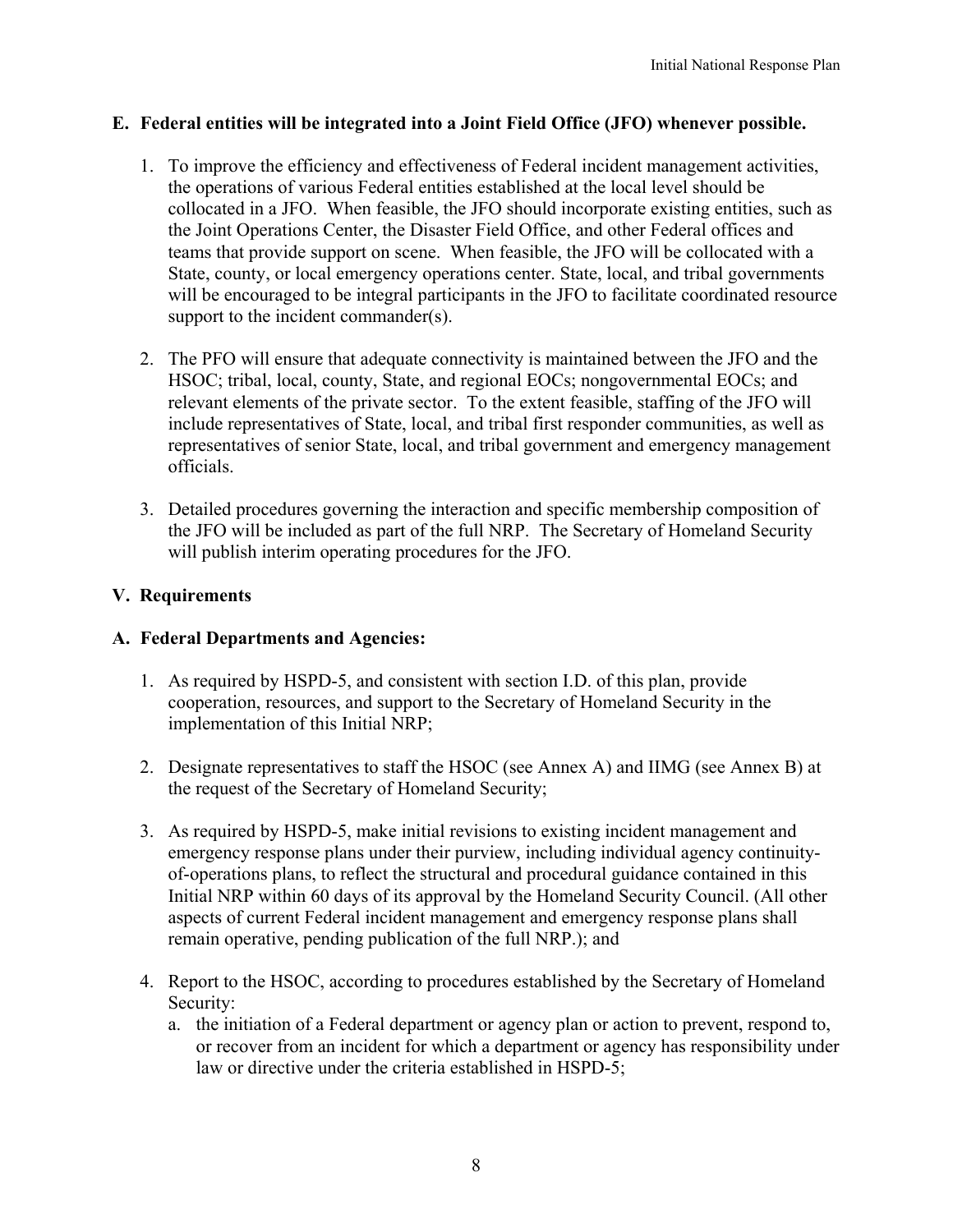- b. the submission of requests for assistance to or receipt of a request from another Federal department or agency in the context of domestic incident under the criteria established in HSPD-5; and
- c. the receipt of requests for assistance from State, local, or tribal governments; nongovernmental organizations; or the private sector under the criteria established in HSPD-5.

#### **B. Secretary of Homeland Security:**

- 1. In coordination with other affected departments and agencies, develop and publish detailed operational procedures for the HSOC, IIMG, and JFO within 60 days of the approval of the Initial NRP;
- 2. In coordination with other affected departments and agencies, develop and publish a detailed organizational structure, operational procedures, and support requirements for a standard DHS PFO cell within 60 days of the approval of the Initial NRP; and
- 3. In coordination with other affected departments and agencies, develop and submit to the Homeland Security Council a plan for development and implementation of the full NRP concurrently with the submission of the Initial NRP.

#### **C. State Governments:**

State governments and emergency management agencies are requested to report to the HSOC, according to procedures established by the Secretary of Homeland Security in coordination with State governments and emergency management agencies:

- 1. the activation of State emergency operations centers;
- 2. the announcement of emergency declarations made under State or local authority; and
- 3. the activation of State mutual-aid agreements or compacts in response to incidents resulting in emergency declarations or requiring Federal assistance.

Additionally, State governments and emergency management agencies are requested to coordinate with the HSOC regarding appropriate procedures for establishing connectivity for domestic incident management purposes.

#### **D. Regional Structures:**

All existing Federal regional structures will continue to execute incident management responsibilities as detailed in current Federal incident management and emergency response plans, in coordination with the PFO, HSOC, and IIMG.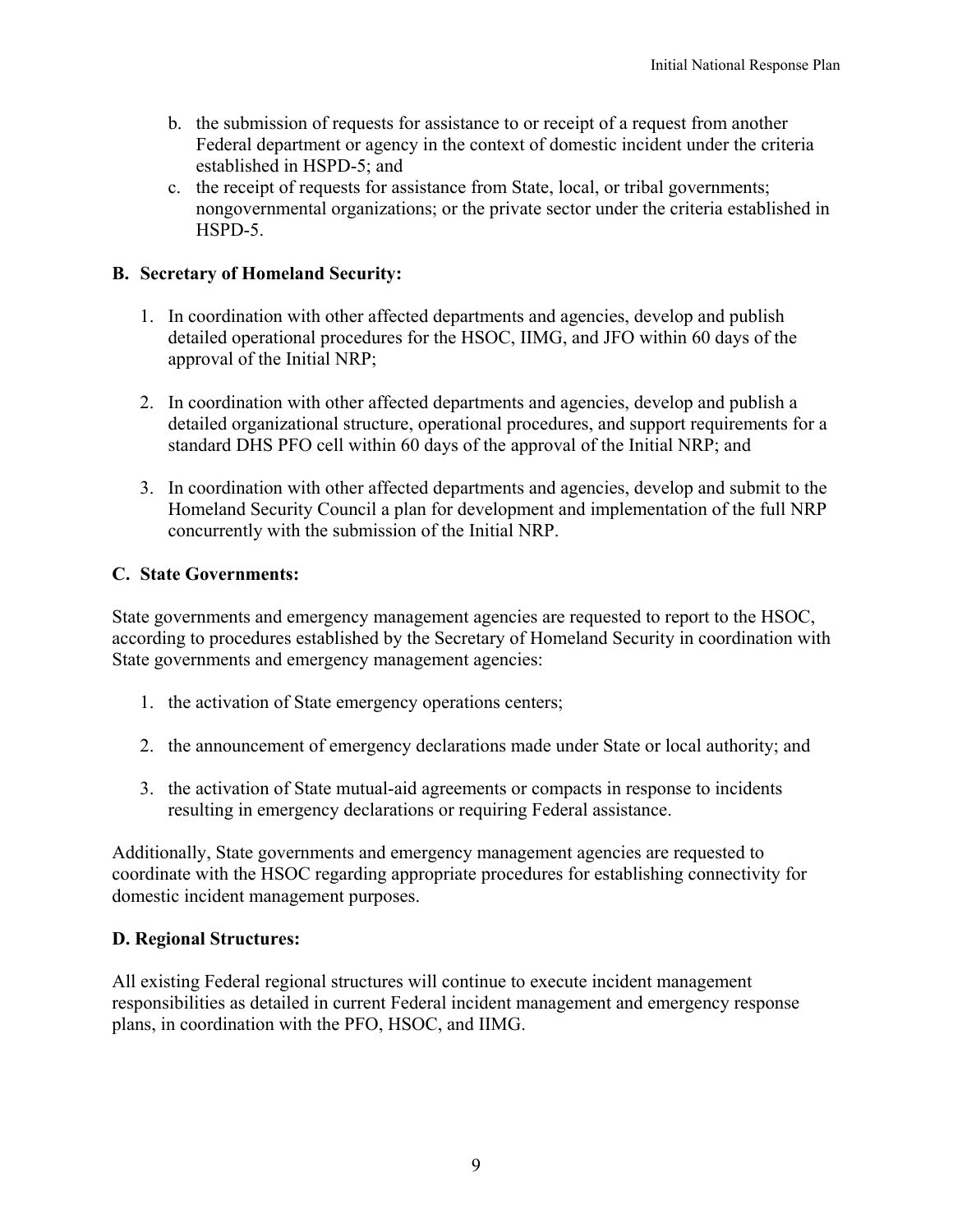#### **ANNEX A**

#### **Homeland Security Operations Center (HSOC) Interagency Staffing\***

Department of Agriculture (USDA) Department of Defense (DOD) Department of Energy (DOE) Department of Health and Human Services (HHS) Department of Homeland Security (DHS) Bureau of Customs and Border Protection (BCBP) Bureau of Immigration and Customs Enforcement (BICE) Emergency Preparedness and Response (EPR) Federal Protective Service (FPS) Information Analysis and Infrastructure Protection (IAIP) Office of National Capital Region Coordination (ONCRC) Office of State and Local Coordination (S&L) Public Affairs (PA) Science and Technology (S&T) U.S. Coast Guard (USCG) Transportation Security Administration (TSA) United States Secret Service (USSS) Department of the Interior (DOI) Department of Justice (DOJ) Department of Labor (DOL) Department of State (DOS) Department of Transportation (DOT) Federal Aviation Administration (FAA) Department of Veterans Affairs (DVA) Environmental Protection Agency (EPA) Central Intelligence Agency (CIA)

\* This list represents a generic template for steady state HSOC staffing. At the time of an incident, participation may be expanded based on the specifics of the situation.